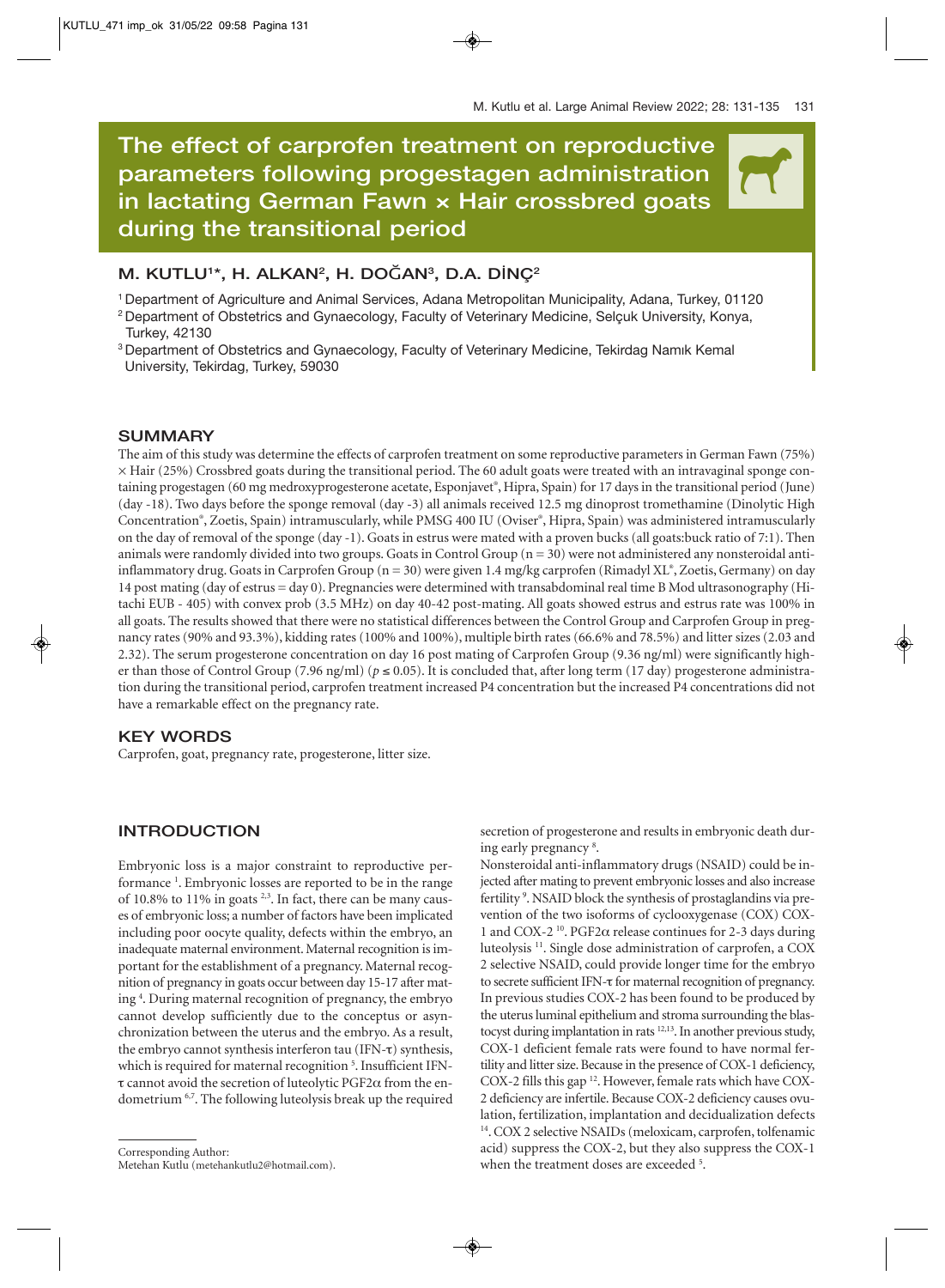Carprofen provides an advantage over other NSAID due to its long-acting effect with its ease of subcutaneous injection <sup>15</sup>. Carprofen was reported to have relatively longer half-life of 33.93  $\pm$  7.48 h in Alpine goats <sup>16</sup>. However, there is no study in the present literature on carprofen treatment and its effect(s) on fertility and reproduction performance in goats. The presented study was, therefore, undertaken to determine if carprofen would affect reproductive performance throught fertility by preventing early embryonic deaths with a single dose of long-acting NSAID carprofen treatment after mating in goats during the transitional period.

## **MATERIAL AND METHODS**

#### **Animals**

This study was carried out in the Adana City during the transitional period. This region is situated at 37°43'66.7" N latitude and 35°62'15.8" E longitude and altitude of 120 m. A total of 60 adult lactating German Fawn (75%) X Hair (25%) Crossbred goats (2-5 years old and 45-50-kg body weight) having 180-210 days in milk were used. Goats were fed with pasturebased system (12h) and not given any compound feed except for natural pasture and water was offered ad libitum. Goats (n = 60) were milked by hand once a day in which almost totally 60 kg of milk were obtained.

## **Synchronization protocol and treatment groups**

An intravaginal sponge containing 60 mg medroxyprogesterone acetate (Esponjavet® , Hipra, Spain) for 17 days in the transitional period (June) was applied (day -18) in 60 goats. Two days before the sponge removal (day -3) all animals received 12.5 mg dinoprost tromethamine (1 ml) (Dinolytic High Concentration® , Zoetis, Spain) intramuscularly (im), while PMSG 400 IU (4 ml) (Oviser® , Hipra, Spain) was administered im on the day of removal of the sponge (day -1). Goats were randomly divided into two groups. In Control Group  $(n = 30)$  were not treated to any nonsteroidal anti-inflammatory drug. In Carprofen Group  $(n = 30)$  goats were given 1.4 mg/kg carprofen (Rimadyl XL® , Zoetis, Germany) by subcutaneous injection on day 14 post mating (day of estrus  $=$  day 0).

#### **Estrus detection**

One teaser buck was used twice a day for 1 h duration during 24 h after removal of sponges for estrus detection. Sixty goats that were determined to be in estrus were controlled and mated with one of the proven bucks (all goats: buck ratio of 7:1) under the supervision of a veterinarian.

## **Blood collection and hormonal assessment**

On the 14th and 16th days post mating, blood samples were taken from the jugular vein into non-heparinized tubes. Serum was obtained by centrifugation of samples at 4.000 rpm for 15 minutes and were stored at at −18 °C for pending analysis.

Serum progesterone (P4) concentrations was measured by chemiluminescence immunoassay (Abbot Architect- I2000SR) with a sensitivity of  $\leq 0.1$  ng/ml, a specificity of 90% and intra-assay and interassay coefficients of variation 3.4-5.5% and 1.6.-2.2% for samples between 0.1 and 36 ng/ml.

#### **Ultrasonography**

In all goats, transabdominal ultrasound examination (Hitachi EUB-405, 3.5 MHz convex probe) was performed to diagnose pregnancy on day 40-42 post mating. The number of kids were determined after kidding.

## **The reproductive parameters**

The reproductive parameters were calculated according to following methods; estrus rate (the number of goats showing estrus / the number of goats receiving intravaginal sponge  $\times$  100), pregnancy rate (the number of pregnant goats / the number of goats receiving intravaginal sponge in each group  $\times$  100), kidding rate (the number of kidding goats / the total number of pregnant goats in each group  $\times$  100), multiple birth rate (the number of multiple kidding goats / the number of pregnant goats in each group  $\times$  100), litter size (the total number of kids born/ the total number of kidding goats in each group  $\times$  100). Serum progesterone concentrations were compared between the groups for the same days. The effects of the treatments on the serum P4 concentrations were investigated.

#### **Statistical analysis**

The SAS (Version: 8.0) was used for all the the statistical analyses. Reproductive parameters were analysed using the Chisquared test, Fisher's exact test and PROC GENMOD procedure. Comparison of serum progesterone concentrations on different days was made using the Independent Samples Test. The results were given as the percentage or mean  $\pm$  standard error of the mean  $(\pm$  SEM). Calculated P values less than 0.05 were considered significant.

## **RESULTS**

Results for estrus rate, pregnancy rate, kidding rate, multiple birth rate, number of kids and litter size are given in Table 1. Serum progesterone concentrations of pregnant goats are shown in Table 2 and Figure 1 according to the groups. The change in serum P4 level was determined between on the days 14 and 16 days post mating due to carprofen treatment. There were significant differences between groups on the day 16 post mating in the study ( $p \le 0.05$ ).

### **DISCUSSION**

In recent years, it has been reported that exogenous nonsteroidal anti-inflammatory drugs could be administered after mating to reduce embryonic losses and increase fertility 5,9. In fact, the presented study was aimed to prolong the life of the corpus luteum (CL) by suppressing PGF2α release at maternal recognition period with the injection of carprofen, which is a COX-2 inhibitor, and to provide longer time for the weak/slow developing embryo to produce sufficient IFN-τ.

Previous studies of carprofen treatment in dairy cattle have reported varying degrees of positive responses differing from 12% [on day 5 after insemination<sup>17</sup>] to 17% [on day 14 after insemination <sup>15</sup>] in pregnancy rate, while some others have reported decrease at about 2.5% to 10% 18-20, compared to the controls. Dogruer et al.<sup>9</sup> reported that double-dose diclofenac sodium injections on 15-16 days post mating increased the pregnancy rate by 25.9% in lactating goats during the transition-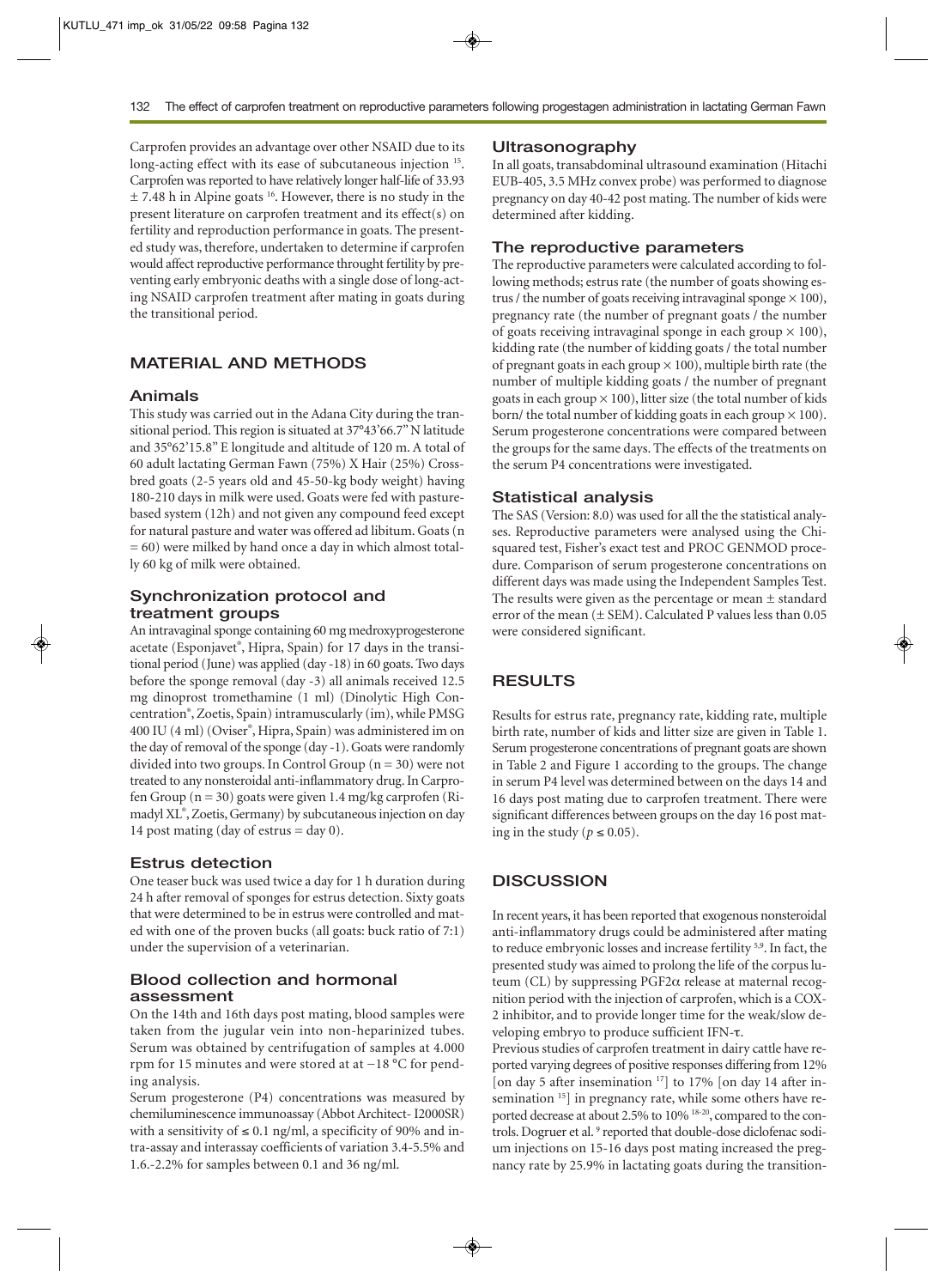|                            | <b>Control Group</b><br>$(n = 30)$ | <b>Carprofen Group</b><br>$(n = 30)$ | P-value                  |
|----------------------------|------------------------------------|--------------------------------------|--------------------------|
| <b>Estrus Rate</b>         | 100% (60/60)                       |                                      | -                        |
| <b>Pregnancy Rate</b>      | 90% (27/30)                        | 93.3% (28/30)                        | 0.643                    |
| <b>Kidding Rate</b>        | 100% (27/27)                       | 100% (28/28)                         | 0.685                    |
| <b>Multiple Birth Rate</b> | 66.6% (18/27)                      | 78.5% (22/28)                        | 0.487                    |
| Number of Kids             | 55                                 | 65                                   | 0.294                    |
| Single                     | 9                                  | 6                                    | $\overline{\phantom{a}}$ |
| Twin                       | 9(18)                              | 13(26)                               | ۰                        |
| <b>Triplets</b>            | 8(24)                              | 5(15)                                | $\overline{\phantom{a}}$ |
| Quadruplets                | 1(4)                               | 2(8)                                 | ۰                        |
| Quintuplets                | $\overline{\phantom{a}}$           | 2(10)                                | -                        |
| <b>Litter Size</b>         | 2.03(55/27)                        | 2.32(65/28)                          | 0.841                    |

**Table 1** - Reproductive parameters in carprofen and control groups at the end of the study.

**Table 2** - Serum progesterone concentrations (ng/ml) on different days following mating in pregnant goats.

|                    | <b>Control Group</b> | Carprofen Group | P-value |
|--------------------|----------------------|-----------------|---------|
| Day 14 Post Mating | $9.35 \pm 0.67$      | $9.62 \pm 0.68$ | 0.653   |
| Day 16 Post Mating | $7.96 \pm 0.47$      | $9.36 \pm 0.66$ | 0.050   |

\* Different between groups (*p* ≤ 0.05).



**Figure 1** - Serum P4 concentrations in pregnant goats (ng/ml).

al period. In the present study, the pregnancy rates of goats were found to be 90% and 93.3% in the control group and carprofen group, respectively. There were no differences between groups ( $p > 0.05$ ). While these results are in agreement with some of the studies, they do not comply with the values transferred from some others. The variation between the results could be attributed to the differences in animal material, animal breeds, differences in nonsteroidal anti-inflammatory drug used, route of administration, the days of treatment and NSAID dosage. Moreover, it is thought that the reason why no significant difference was found in the pregnancy rates may be due to the insufficient number of animals in this study.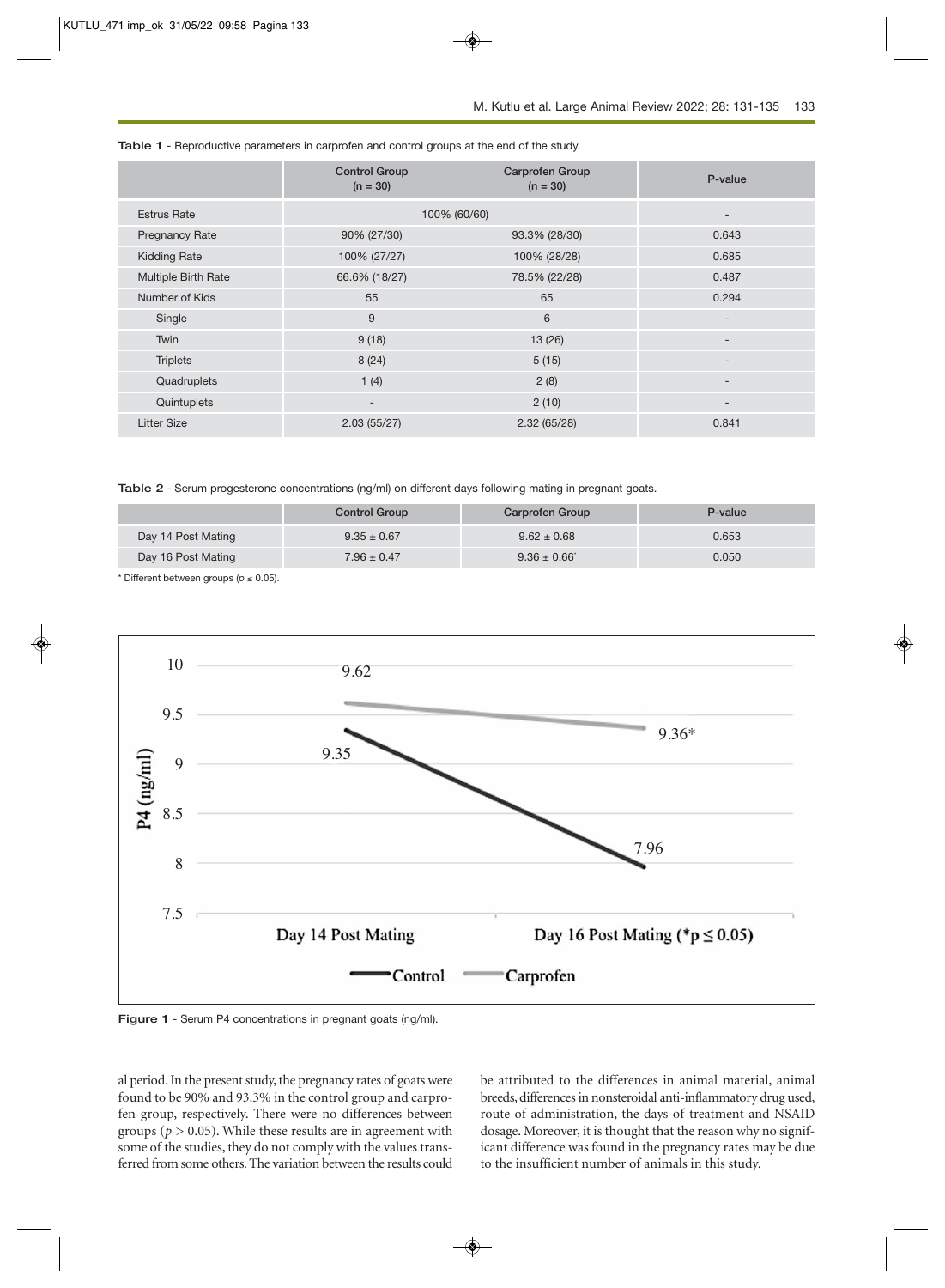Litter size is also one of the most important reproductive parameters that determines economic profitability. In this study, the litter size of goats were found to be 2.03 and 2.32 in the control group and carprofen group, respectively. There were no differences between groups ( $p > 0.05$ ). It is thought that the reason for the numerical increase in litter size in the carprofen group is due to the reduction of embryonic mortality rate and the maintenance of multiple pregnancies, especially in goats with multiple pregnancies. In addition, it is believed that some embryos probably lost in the early period in the control group. Because, embryonic deaths can occur when there is a difference of more than 12-24 hours between the stages of embryo development and the maternal environment. Because the asynchrony between the maternal environment and the embryo weakens the development of the embryo 15,21. Poorly developing embryos produce small amounts of IFN-τ and cannot prevent PGF2α release during maternal recognition, resulting in embryonic deaths <sup>15</sup>. Moreover, a rising in P4 concentration may increase the IFN-τ and prevent PGF2α release and luteolysis of CL  $^{22}$ , resulting in the formation of healthy embryos  $^{23}$ . For this reason, it is thought that one or more of the embryos may have lost in the early period, especially in goats with multiple embryos in the control group. Because carprofen treatment prevented the decrease of progesterone level by suppressing luteolysis, and it is thought that low quality or slow/weak developing embryos that do not secrete enough IFN-τ allow longer time to continue their development, and as a result, litter size is thought to be increased.

Having a certain level of progesterone after mating is very important for the establishment and maintenance of pregnancy <sup>24</sup>. The 15th day post mating is a very important period for the mother to recognize the pregnancy in goats <sup>25</sup> which coincides with the onset of the regression of the CL<sup>22</sup>. Delayed increase or an insufficient secretion of progesterone during the early luteal phase may cause decelerated embryonic growth 18. Ewes with lower progesterone concentration after mating causes embryonic loss 24. In ewes, the progesterone obtained as a result of GnRH/hCG treatment performed at different times from the 36th hour after the removal of the sponge to day14 after mating may increase the production of interferon-τ 23,26. This prevents luteolysis by inhibiting the secretion of  $PGF2\alpha$ and thus maintains the pregnancy <sup>27</sup>. In this study, the carprofen treatment was preferred on the day 14 after mating; as the CL regression starts on the days 15-17 post mating (critical maternal recognition days cited in the literatures) and the undesired decrease in P4 concentration reaches the baseline 72 h after injection.

In fact, the previous literatures with respect to serum P4 concentration of ewes and cows injected NSAID showed variable results. Ake-Lopez et al. 28 reported that the period of the luteal phase (depend on P4 concentration) for ewes treated with flunixin meglumine (2.2 mg/kg) twice a day on the days 11-19 post mating was greater ( $p \le 0.05$ ) than for control group (15.3  $\pm$ 0.40 days vs  $12.2 \pm 0.28$  days). Aiumlamai et al. <sup>29</sup> treated with flunixin meglumine (2.2 mg/kg) four times daily from day 15 of the estrous cycle during 7 days (a total of 28 injections) through the vena jugularis on cows in their studies. The results of Aiumlamai et al.<sup>29</sup> showed that after flunixin treatment the levels of 15-ketodihydro-PGF2α, quickly decreased to baseline and that the pulsatile release during the expected luteolytic period was delayed. PGF2α release started about one day after ending of flunixin meglumine treatments and then luteolysis happened. Progesterone concentrations were normal during the flunixin meglumine treatments and decreased concurrently with the pulsatile release of PGF2α. However, Merril et al. <sup>30</sup> treated with single administration 1.1 mg/kg of flunixin meglumine approximately 14 d after artificial insemination on cows in their study. Serum progesterone levels differed ( $p \le 0.05$ ) by treatment for transported group (3.4  $\pm$  0.2 ng/ml), transported + flunixin meglumine group (3.3  $\pm$  0.2 ng/ml), and nontransported group  $(2.9 \pm 0.2 \text{ ng/ml})$ , respectively. In the present study, serum P4 concentrations in carprofen group increased P4 concentration on the day 16 post mating (9.36 ng/ml vs 7.96 ng/ml), due to the carprofen treatment ( $p \le 0.05$ ) as expected.

## **CONCLUSIONS**

Long term progestagen receiving with  $PMSG + PGF2\alpha$  to lactating German Fawn × Hair crossbred goats could stimulate estrus during the transitional period. Carprofen treatment increased serum progesteron level but had no differences on reproductive parameters between groups.

#### **Acknowledgments**

The authors thank Prof. Dr. Hasan Rustu Kutlu for the reading and correction of the manuscript. We also thank the Zoetis Animal Health Turkey (Süleyman Cömertpay) for donation of Dinolytic High Concentration and Rimadyl XL. A limited part of this article was presented orally at the 1st International Cukurova Agriculture and Veterinary Congress, on 9-11 October 2020.

#### **Financial Support**

This research received no grant from any funding agency/sector.

#### **Ethics approval**

Prior to the execution of study, an approval was obtained from Adana Veterinary Control Institute Ethics Committee, Adana, Turkey (5-1094, 2020). All institutional and national guidelines for the care and use of laboratory animals were followed.

#### **References**

- 1. Wang X., Wu G., Bazer F.W. (2016). mTOR: The master regulator of conceptus development in response to uterine histotroph during pregnancy in ungulates. In: Molecules to Medicine with mTOR Translating Critical Pathways Into Novel Therapeutic Strategies Book, Ed. Maiese K, 25-35, Elsevier, New York.
- 2. Engeland I.V., Waldeland H., Andresen E., Loken T., Bjorkman C., Bjerkas I. (1998). Foetal loss in dairy goats: An epidemiological study in 22 herds. Small Rumin Res, 30: 37-48.
- 3. Anwar M., Ahmad K.M. (1999). Ovulation rate, number of fetuses and embryo loss in Teddy goats of Pakistan. Small Rumin Res, 31: 281-283.
- 4. Gnatek G.G., Smith L.D., Duby R.T., Godkin J.D. (1989). Maternal recognition of pregnancy in the goat: effects of conceptus removal on interestrus intervals and characterization of conceptus protein production during early pregnancy. Biol Reprod, 41: 655-663.
- 5. Alkan H., Erdem H. (2018). Reproductive use of nonsteroidal antiinflammatory drugs in cows. Atatürk Üniversitesi Vet Bil Derg, 131: 112- 120.
- 6. Diskin M.G., Murphy J.J., Sreenan J.M. (2006). Embryo survival in dairy cows managed under pastoral conditions. Anim Reprod Sci, 96: 297-311.
- 7. Mann G.E., Lamming G.E. (2001). Relationship between maternal endocrine environment, early embryo development and inhibition of the luteolytic mechanism in cows. Reproduction, 121: 175-180.